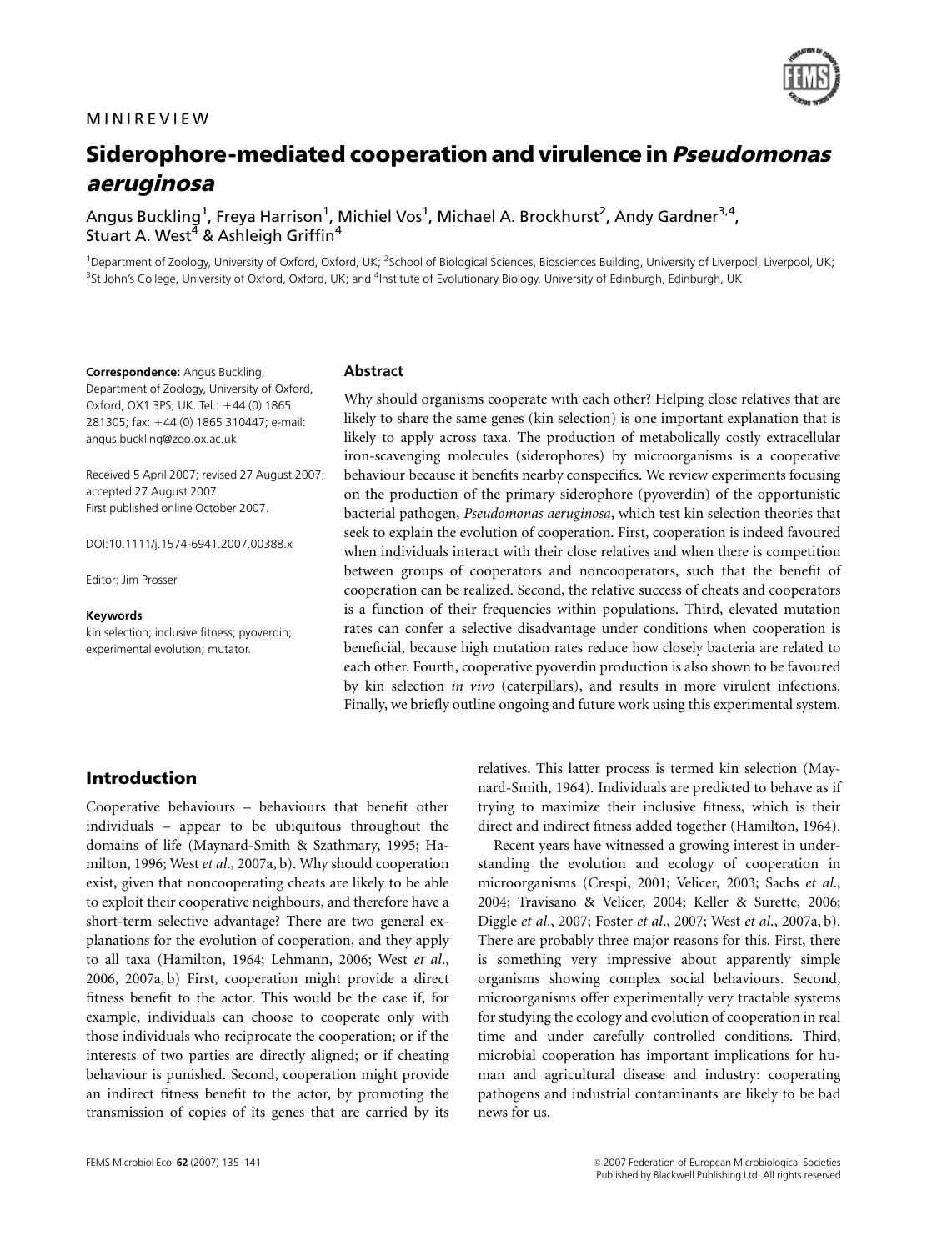In this review, an overview is given of recent work addressing the evolution and ecology of one particular cooperative trait that appears to be maintained by kin selection: the production of iron-scavenging molecules, siderophores, of the opportunistic pathogen *Pseudomonas* aeruginosa (Visca et al., 2007). Iron, which is essential for metabolism, is frequently not readily available to bacteria because it is primarily in a largely insoluble ferric form and many host species actively withhold iron from infecting bacteria (Ratledge & Dover, 2000). Some mechanism of iron scavenging is therefore crucial for the success of bacteria. Specifically, we focus on the primary siderophore of P. aeruginosa, pyoverdin, but it is noted that P. aeruginosa produces other types of siderophores, in addition to having other nonsiderophore iron-uptake systems (Visca et al., 2007). A great advantage of studying pyoverdin as a cooperative trait is that it is a fluorescent yellow–green pigment (Meyer et al., 1997). Pyoverdin-negative colonies can therefore be readily distinguished from the wild type by their lack of yellow-green pigmentation (Griffin et al., 2004). Furthermore, the relationship between pyoverdin production and bacterial growth rates has led to the suggestion that pyoverdin production contributes to P. aeruginosa virulence, a view supported by the reduced virulence of pyoverdinminus mutants (Meyer et al., 1996; Harrison et al., 2006). Pyoverdin can also regulate the expression of other virulence factors (Lamont et al., 2002).

Siderophore production is an example of a cooperative trait because it potentially benefits all bacteria (including the producer) within the locality that are capable of taking up the iron–siderophore complex (West & Buckling, 2003). Siderophore production is beneficial as shown by the fact that a wild-type, pyoverdin producer reaches a higher population density than a nonproducer, when the strains are grown in isolation from each other (Griffin et al., 2004). However, siderophore production is metabolically costly: nonproducers outcompete the wild-type when in direct competition (Griffin et al., 2004). Consistent with the above in vitro results, pyoverdin-negative mutants have been observed in natural populations of P. aeruginosa that have infected the lungs of cystic fibrosis (CF) patients (De Vos et al., 2001; Smith et al., 2006). Note that fitness differences between producers and nonproducers should increase with increasing iron-limitation, because siderophore production is upregulated in response to iron limitation (Ratledge & Dover, 2000). This is what is observed (Griffin et al., 2004).

For kin selection to favour cooperative behaviours, the degree of genetic relatedness of interacting individuals must be high relative to the population as a whole. Genetic relatedness is a statistical measure of genetic similarity, and

refers specifically to the cooperative loci in question (Hamilton, 1964) – however, high relatedness at one locus is likely to show on average a positive correlation with relatedness at other loci across the whole genome (Grafen, 2006). A relatively high relatedness favours the evolution of cooperation, because it means that an individual with a cooperative gene is helping other individuals with the same gene.

In addition to relatedness, selection for cooperation also depends on the scale of competition (Taylor, 1992; Queller, 1994; Frank, 1998; West et al., 2002). Most organisms, including bacteria, exist in metapopulations. That is, the population is made up of loosely connected patches of individuals, and most interactions occur within these patches. If successful patches (i.e. those containing a high frequency of cooperating individuals) contribute more progeny to the whole metapopulation (there is competition between patches; global competition), then cooperation is more likely to be favoured. However, if competition is local, occurring only within patches (i.e. the output of the patch is independent of patch density), then cooperative strategies will not be successful. Even if the relatedness within patches is very high, cooperation will not be favoured by selection when competition is local because helping some kin effectively hinders others (West et al., 2001).

The importance of relatedness and the scale of competition on the evolution of pyoverdin production in P. aeruginosa was addressed by competing a wild-type strain (cooperator) with a pyoverdin-negative mutant (cheat) under conditions of high and low relatedness, and local and global competition (Griffin et al., 2004). The arena for these competitions was replicate metapopulations of 12 tubes containing iron-limited media (Fig. 1a). High relatedness was achieved by inoculating single colonies into tubes, and low relatedness by inoculating two colonies into tubes (initially a single cheat and a single cooperator). Cultures were then propagated for 24 h, and plated onto agar to isolate individual colonies. Local competition was created by plating each tube individually, and then choosing random colonies from random plates to inoculate into fresh media. This meant that the productivity of a tube did not influence the likelihood of it contributing clones to the new metapopulation. Global competition was achieved by mixing all the tubes within a metapopulation together before plating, increasing the chance of clones from productive, cooperating cultures contributing to the new metapopulation. The process of growing cultures, plating and selecting clones (a transfer) was carried out six times  $(c. 50$  generations).

The results were entirely consistent with theory: high relatedness and global competition favoured cooperation (Fig. 1b). Global, unlike local, competition allowed the more productive cooperative tubes to contribute more to the global pool, and high relatedness prevented cheats from coming into direct contact with, and hence being able to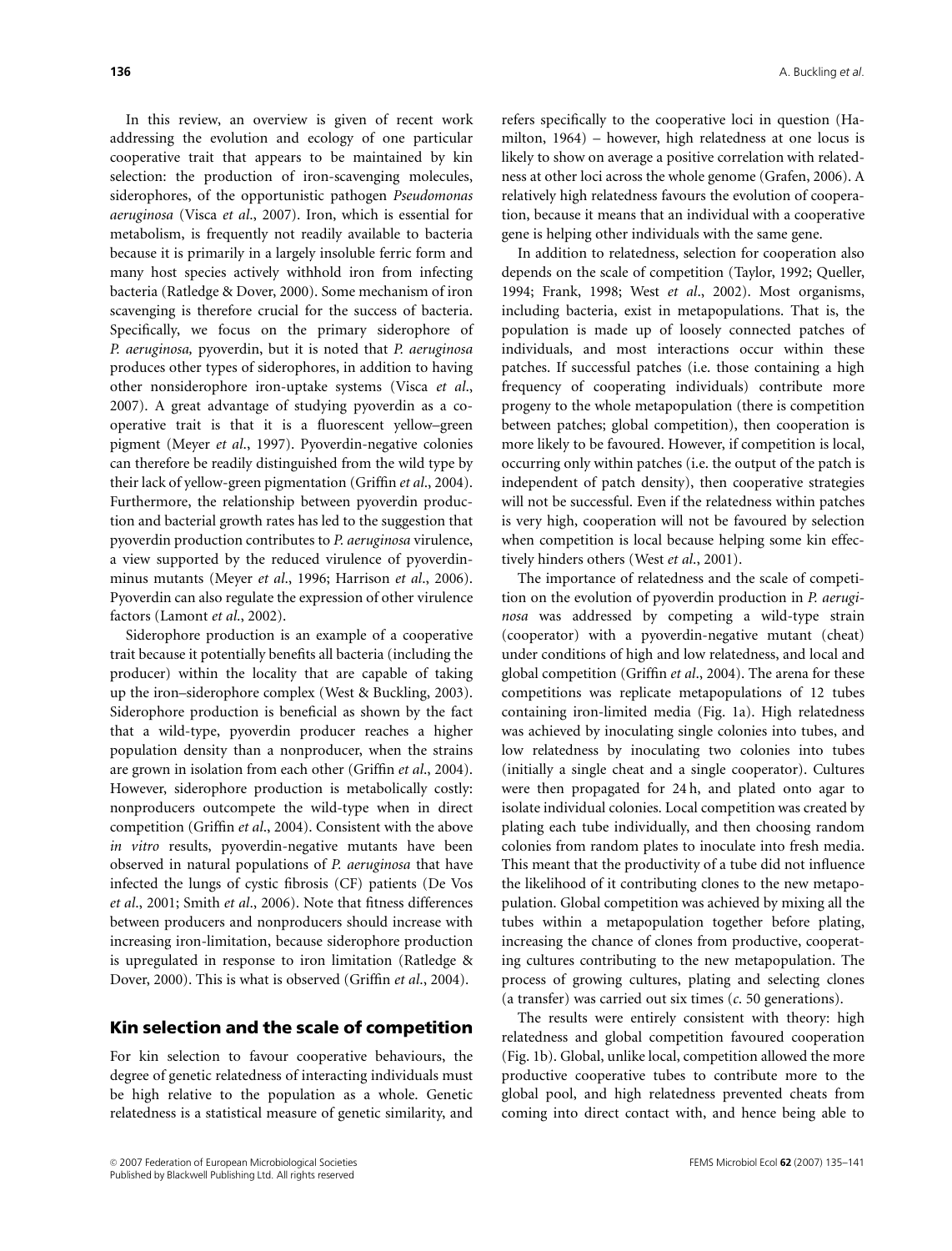

Fig. 1. (a) Experimental design for investigating the impact of relatedness (r) and the scale of competition (local or global) on the evolution of cooperation. Each replicate within each treatment consisted of 12 tubes; four are shown for clarity. High and low relatedness are achieved by inoculating one and two clones, respectively, from agar plates to iron-limited media. Pyoverdin-producing cooperators are shown in dark grey, and pyoverdin-minus cheats in white. From Griffin et al. (2004). (b) The evolution of siderophore production in response to relatedness and the scale of competition. The proportion of cooperating individuals who produce pyoverdin siderophores is plotted against time (transfer number; t). The different lines represent relatively high (solid line) and low (dashed line) relatedness. The different symbols represent relatively global (circle) and local (triangle) competition. Each of the four treatments was replicated four times, and SEs are shown for the final time point, data from Griffin et al. (2004).

exploit, cooperators. By contrast, under low relatedness conditions, cheats were able to exploit the pyoverdin produced by cooperators, and hence the cheats increased in frequency relative to the cooperators.

The maintenance of cooperation in this study could be interpreted as an example of 'new' group selection (Wilson, 1975; Queller, 2004). Groups of cooperators are more likely to contribute individuals to the next generation than groups of cheats. However, the conditions that allow the operation of group selection are in fact mathematically identical to the conditions that allow the operation of kin selection (see West et al., 2006, Box 3, for further discussion and references). Both rely on selection operating between groups of interacting individuals to be stronger than selection operating within interacting groups. In other words, there is greater diversity between than within groups, such that cooperators will be on average more likely to interact with other cooperators, and cheats will be more likely to interact with other cheats. In the context of bacteria, and certainly in the present experiment, this genetic structure is likely to arise because nearby individuals are also likely to be clone mates. It seems most appropriate to describe the force that favours cooperative interactions between close relatives as kin selection. But if interacting individuals are likely to be genetically more similar with respect to cooperative behaviours than noninteracting individuals for reasons other than kinship, group selection would be a more appropriate definition.

Where studied, the majority, but not all, natural isolates of P. aeruginosa produce pyoverdin (Meyer et al., 1997; De Vos et al., 2001; Pirnay et al., 2002, 2005). Based on kin selection theory, this suggests that the population structure of P. aeruginosa is such that bacteria primarily interact with their clone mates, and that these clonal populations compete with each other. The global population structure of P. aeruginosa is broadly consistent with this view. A few clones appear to be at particularly high frequencies (Pirnay et al., 2002, 2005; Scott & Pitt, 2004), an epidemic population structure (Maynard-Smith et al., 1993), suggesting that competition must occur between clones (i.e. competition is relatively global). Furthermore, given the limited number of dominant clones and the potential for rapid population growth, it is likely that bacteria interact more with their clone mates than other clones. However, more detailed genetic studies through time and at the spatial scale at which bacteria actually share siderophores are required to draw any firm conclusions.

# Kin selection and frequency dependence

Another testable prediction that can be made from kin selection theory is that the fitness of cheats should decrease as their frequency, relative to cooperators, decreases (Ross-Gillespie et al., 2007). This is expected for two reasons. First, if the population is structured, i.e. made up of spatially distinct subpopulations, then cheats are more likely to be next to cooperators, who they can exploit, when a higher proportion of the population is cooperators (Frank, 1998). Second, a higher proportion of cooperators allows greater levels of population growth, which gives greater opportunity for cheats to exploit cooperators (Ross-Gillespie et al., 2007).

Support has been provided for this prediction with both in vitro (Ross-Gillespie et al., 2007) and in vivo (infections of caterpillars) studies (Harrison et al., 2006). The mechanism responsible for the result in the in vitro work was probably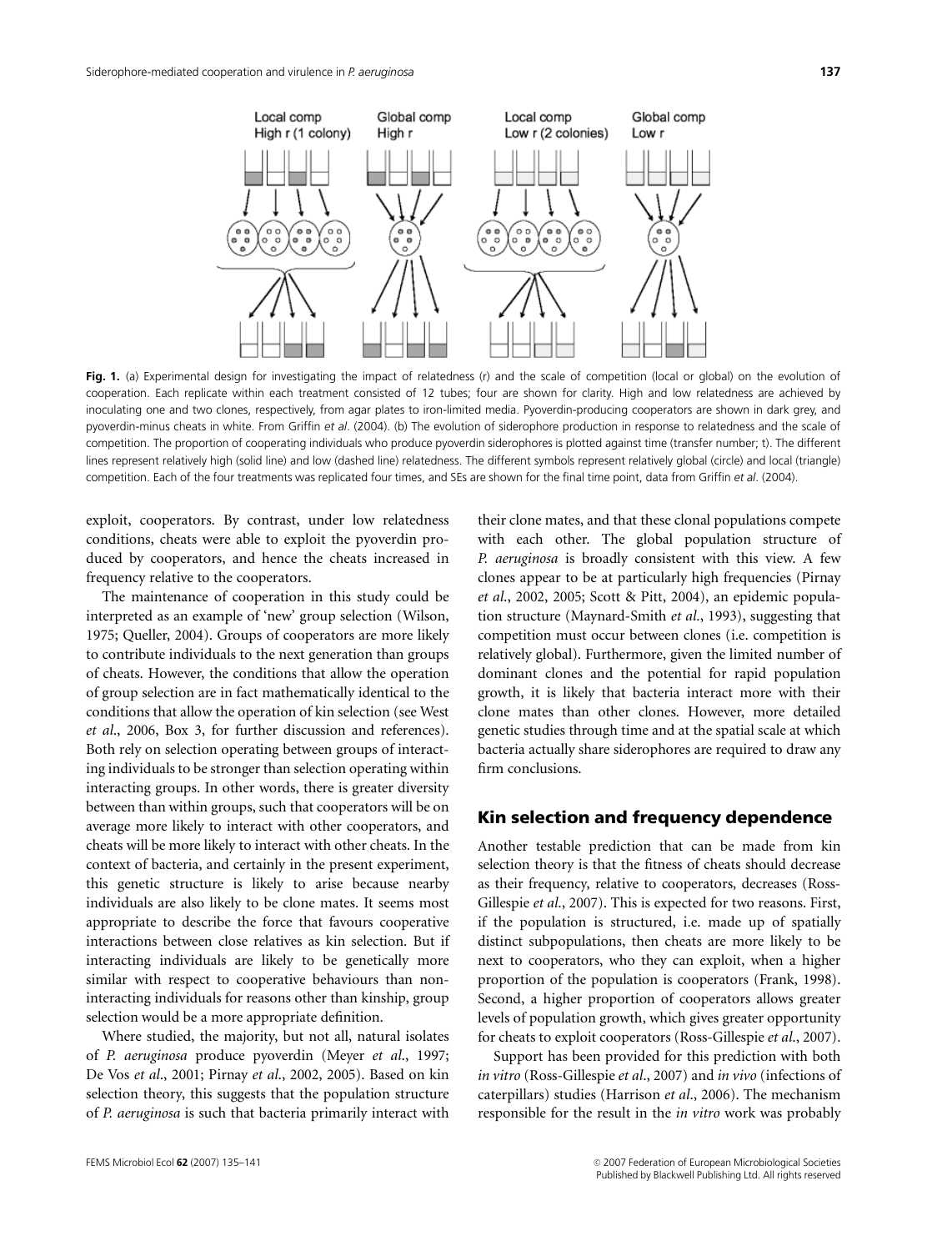due entirely to a higher amount of population growth with increasing cooperator frequency, as tubes were continually shaken to destroy the spatial structure. This interpretation was supported by the fact that the amount of population growth was positively correlated with the proportion of cooperators, and that experimentally reducing the time available for growth led to a decrease in the extent of frequency dependence. Both elevated population growth with increasing cooperation as well as spatial heterogeneity is likely to be important for the frequency dependence in vivo, but teasing these mechanisms apart is not possible in vivo.

## Mutators and cooperation

Bacteria with mutation rates 10–1000-fold higher than normal are frequently found in natural populations (LeClerc et al., 1996; Matic et al., 1997). Indeed, one study reported that 20% of P. aeruginosa strains colonizing the lungs of patients suffering from CF were 'mutator' genotypes (Oliver et al., 2000). When adaptation is limited by the beneficial mutation rate, as is the case in novel or changeable environments, mutator alleles can hitch-hike with beneficial mutations to reach high frequencies (Leigh, 1970; Taddei et al., 1997; Tanaka et al., 2003). However, mutators may be disadvantaged if population growth depends on cooperative behaviours, because cooperation is more likely to break down in mutator lineages (Frank, 1994). This is because mutators are likely to decrease the relatedness of evolving populations, or, put more simply, are more likely to generate social cheats.

This idea was recently tested by evolving separate populations of wild type and mutator P. aeruginosa clones under entirely local competition for c. 200 generations in ironlimited media (Harrison & Buckling, 2005). The mutator was isogenic to the wild type, but with mutS, a gene involved in the methyl-directed mismatch repair system, knocked out, resulting in a 100-fold increase in mutation rate. Siderophore cheats rapidly evolved in all populations (competition was entirely local; hence, there was no selection for cooperation), but increased in frequency much more rapidly in the mutator lineages. Furthermore, cheats reached fixation in mutator lineages but showed considerable fluctuation in frequency in wild-type populations, suggesting that mutator cheats were fitter than wild-type cheats (Harrison & Buckling, 2005). Note that, as for all described experiments, pyoverdin cheats are still likely to be able to obtain iron via other iron-uptake mechanisms, and hence they can still grow to some extent in iron-limited media.

Having established that mutators are more likely than wild-type to produce cheats, the prediction that mutators should be selected against under conditions when cooperation is favoured (Harrison & Buckling, 2007) was directly tested. Mutator and wild-type genotypes were competed under global competition and either high or low relatedness conditions, as outlined above. As hypothesized, mutators reached significantly lower frequencies under conditions of high compared with low relatedness, conditions that favour more and less cooperation, respectively. Crucially, the frequency of mutators within a metapopulation showed a significant positive correlation with the frequency of pyoverdin cheats (Fig. 2), strongly suggesting that it was indeed the propensity of mutators to generate cheats that was responsible for their relative disadvantage under conditions of high relatedness. Note that in these studies of de novo evolution of pyoverdin-cheats, the reduced iron-uptake activity of white colonies was confirmed using a CAS colorific assay (Schwyn & Neilands, 1987).

The impact of mutators on cooperative interactions may help to explain observed distributions of P. aeruginosa mutator genotypes. The frequency of mutators tends to be higher in clinical isolates of bacteria than in conspecific environmental populations (LeClerc et al., 1996). It has been suggested that this is because in vivo populations face greater fluctuations in selection pressures, as a result of the host immune system and chemotherapy. It is suggested that there may also be weaker selection for bacterial cooperation, and hence weaker selection against mutators, in clinical vs. environmental populations. Pseudomonas aeruginosa infections are largely the result of a single infecting clone (Struelens et al., 1993) and infections are generally long term (Harrison, 2007), suggesting that transmission between P. aeruginosa infections is very low, and hence competition is largely local. Furthermore, considerable genetic change, and hence the opportunity for cheats to evolve, of these initially clonal infections is observed during the long



Fig. 2. Mutator genotypes break down cooperation. The relationship between mutator frequency and pyoverdin cheat frequency in experimental metapopulations. Open circles show high relatedness treatments; closed circles show low relatedness treatments, data from Harrison & Buckling (2007).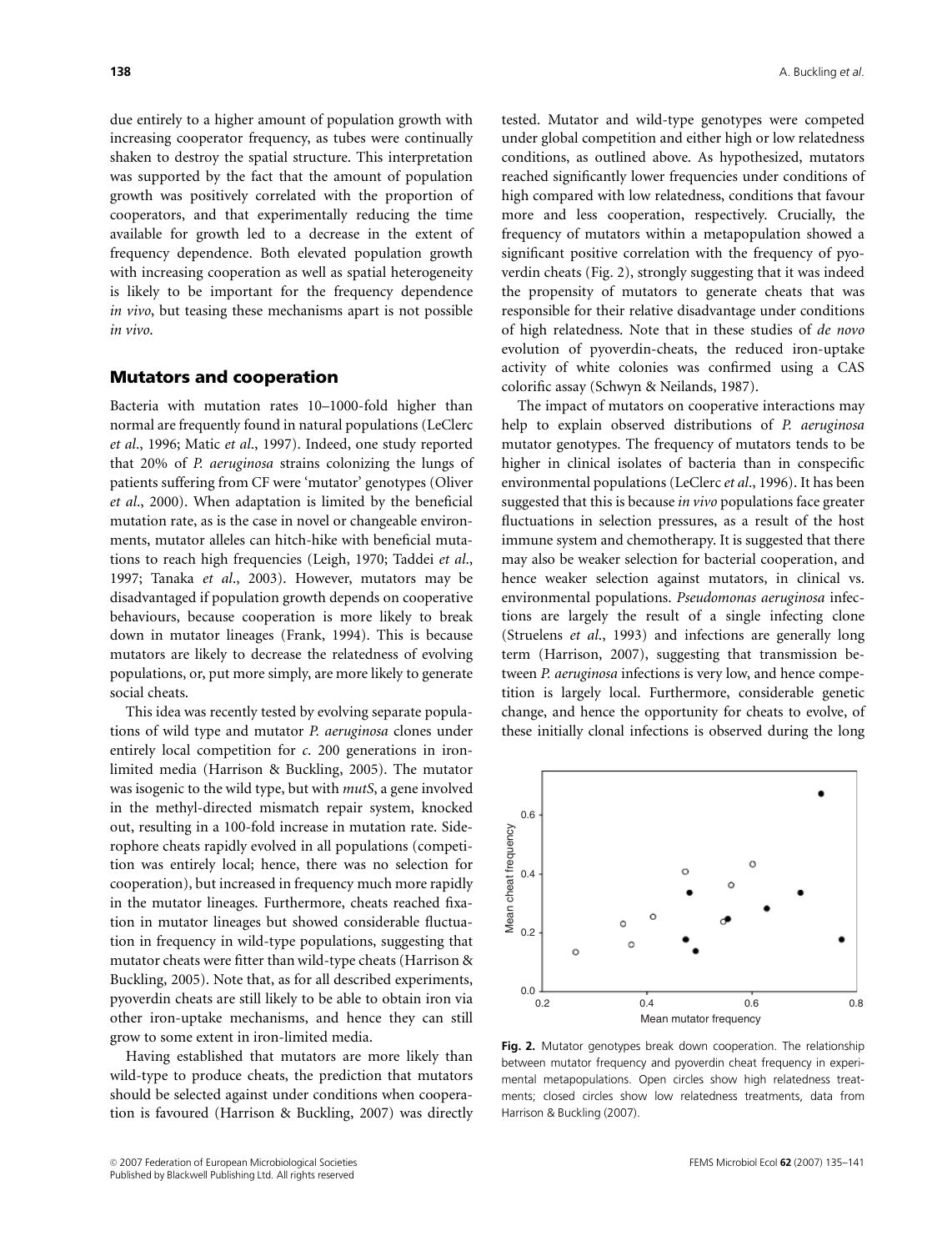life span of the infection (Smith et al., 2006; Harrison, 2007). Little is known about the natural ecology of P. aeruginosa in soil and water at the scale at which bacteria actually interact. However, it is tentatively suggested that relatedness will be higher than in clinical infections because of short patch longevity, but that competition will be more global because of greater dispersal between bacterial 'patches'.

# Relatedness, siderophore production and virulence

Pyoverdin production is linked with virulence (Meyer et al., 1996; Lamont et al., 2002). Assuming that bacteria are ironlimited in vivo, it follows that conditions that favour cooperative siderophore production will result in more virulent infections than conditions that do not. As emphasized above, both the relatedness of an infection and the scale of competition are likely to be crucial factors determining the degree of cooperation. Mathematical modelling supports these verbal arguments: high relatedness and global competition are predicted to favour siderophore production, and result in increased virulence (Brown et al., 2002; West & Buckling, 2003).

The importance of public goods cooperation to virulence had not been addressed previously and is in apparent contrast to many other models of parasite evolution (Bremermann & Pickering, 1983; Nowak & May, 1994; Frank, 1996). These models predict that virulence is increased when intrahost parasite relatedness is low, due to increased competition for host resources resulting in more rapid rates of host exploitation. The discrepancy, however, arises comes from the fact that in these models parasites are not producing a cooperative 'public good', such as siderophores, which is required for parasite growth. Cooperation is, however, still important in these models in the form of 'prudence': the careful use of host resources that maximizes the success of the infecting parasite population as a whole, by not killing the host too quickly (West & Buckling, 2003). There is, however, little empirical support for the prediction that low relatedness leads to increased virulence.

The authors wanted to test the hypothesis that virulence decreases with decreasing relatedness in cases where a public good, such as siderophores, is important for bacterial growth. Waxmoth larvae (Galleria mellonella) were inoculated with single clones of a wild-type, pyoverdin-producing strain of P. aeruginosa, a pyoverdin-minus mutant or both (Harrison et al., 2006). Consistent with previous work (Meyer et al., 1996), it was found that insects were on average killed by cooperator infections c. 15% sooner than cheater infections, and that mixed infections resulted in an intermediate time to death (Fig. 3). The growth rate of single- and mixed-clone infections showed the same pattern as for virulence: cooperators grew faster than cheats, and

mixed infections showed an intermediate growth rate. These data demonstrate that the presence of siderophore cheats can reduce the growth rate of a bacterial population, and hence reduce virulence.

It was next addressed whether cheats were more likely to be favoured in low- vs. high-relatedness infections. As predicted, cheat populations grow more rapidly in mixed-, as opposed to single-clone, infections, while the opposite pattern is observed for cooperators. Low relatedness infections are therefore more likely to favour the evolution of siderophore cheats than are high relatedness infections (Harrison et al., 2006). Given that the presence of cheats reduces virulence, it follows that if coinfection by multiple genotypes is the norm, then the average infection will be less virulent.

However, in these simple competition experiments between siderophore cheats and cooperators, cheats never had a detectable selective advantage: at best, their fitness was the same as cooperators (Harrison et al., 2006). This is in contrast with in vitro work, where cheats were consistently fitter under iron-limited conditions (Griffin et al., 2004). This poses a major problem for the theory: if cheats never have a selective advantage in vivo, then virulence will not decrease under low relatedness infections. Possible explanations for the lack of invasion success of the cheats are pleiotropic effects caused by the knockout of the pyoverdin mutant, or that the reduced, rather than zero, pyoverdin production may be the optimal strategy. Therefore, 12 independent populations of P. aeruginosa (six founded from the wildtype and six from the mutator mutant) were evolved in caterpillars, under entirely local competition, such that cheating should be favoured. Twenty-four hours after the initial inoculation, caterpillars were squashed in sterile salts, and then a sample was inoculated into new caterpillars. Pseudomonas aeruginosa was purified from resident bacteria by ampicillin selection. After five passages, an average of



Fig. 3. Survivorship of insects inoculated with pyoverdin cooperators (solid), cheats (short dashes) and mixtures of the two (long dashes), data from Harrison et al. (2006).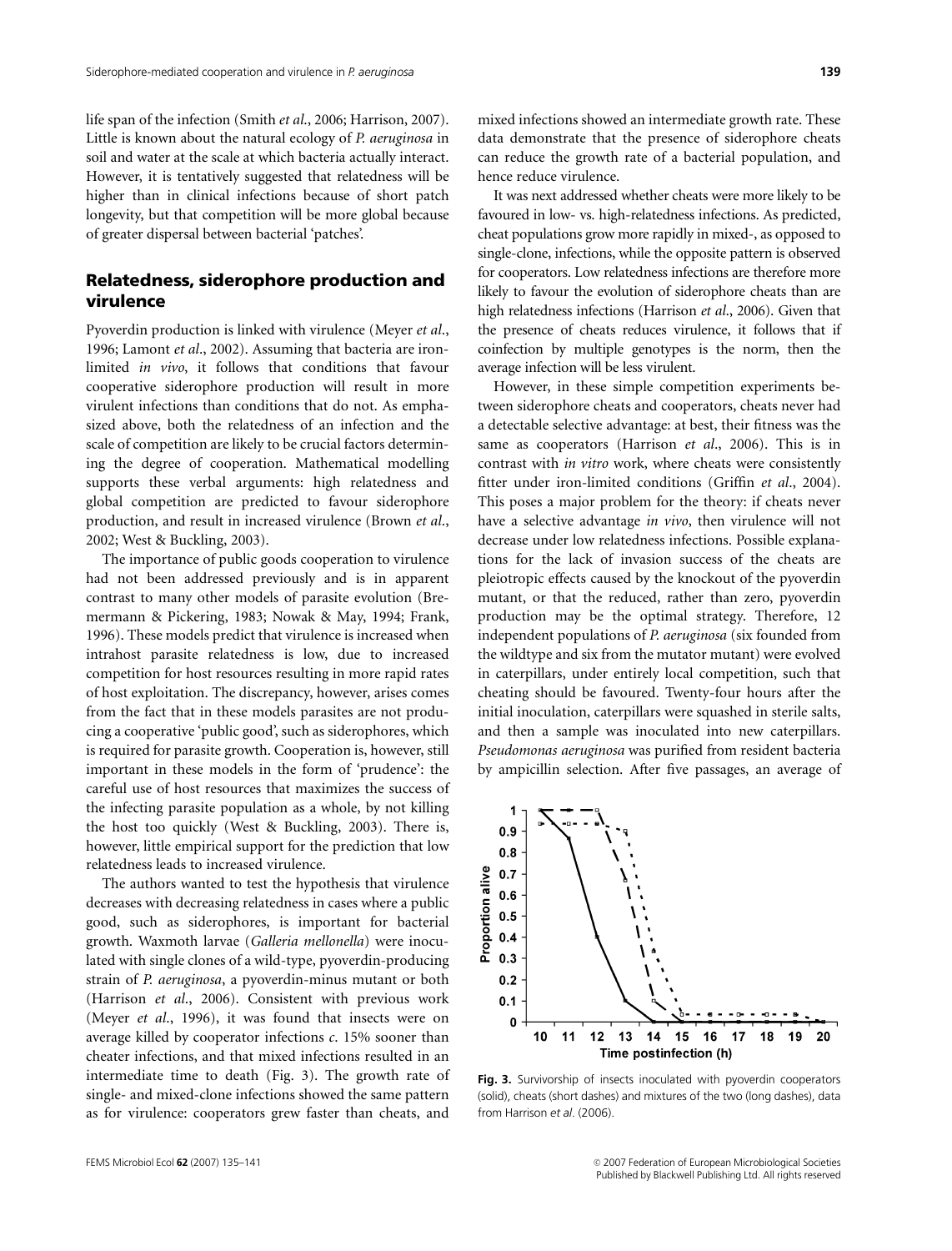3.5% (between 0% and 12%) white colonies was detected, indicating that pyoverdin cheats can evolve de novo and have a selective advantage in vivo (D. Racey, F. Harrison & A. Buckling, in preparation).

## **Perspective**

The work outlined here is only the tip of the iceberg. The pyoverdin system provides an excellent opportunity to expand one's understanding of the evolution of cooperation. First, it is possible to address how a range of ecological conditions [e.g. disturbances (Brockhurst et al., 2007); environmental quality; resource partitioning within species (Brockhurst et al., 2006); competition with other species; parasitism and predation] affect the evolution of cooperation, through their effects on the costs and benefits of cooperation, and relatedness. Second, pyoverdin production and uptake may provide unique insights into the evolution of cooperative acts specifically directed at kin as a mechanism to protect against exploitation by cheats. There appears to be strong diversifying selection acting on pyoverdinproducing and uptake genes (Smith et al., 2005), and not all siderophore types can be taken up by all strains of P. aeruginosa (Meyer et al., 1997; Tummler & Cornelis, 2005). Third, experimental studies to date have largely been limited to consideration of social behaviours as fixed traits, i.e. cooperators and cheats. Pyoverdin production, like many social behaviours, is, however, facultative, allowing studies to be carried out that explicitly address the evolution of environment-dependent cooperation. Finally, siderophore production represents only one of the numerous social traits of P. aeruginosa and other bacteria, including polymer production for biofilm formation (Webb et al., 2003; Hall-Stoodley et al., 2004), quorum sensing (Diggle et al., 2006, 2007) and spiteful anticompetitor toxins (bacteriocins) (Riley, 1998; Michel-Briand & Baysse, 2002; Parret & De Mot, 2002). Investigating how selection acts on these traits simultaneously will provide a much clearer understanding of the evolution, and implications, of microbial sociality.

# Acknowledgements

The authors gratefully acknowledge the Royal Society and NERC (UK) for funding this research.

# References

- Bremermann HJ & Pickering J (1983) A game-theoretical model of parasite virulence. J Theor Biol 100: 411–426.
- Brockhurst MA, Hochberg ME, Bell T & Buckling A (2006) Character displacement promotes cooperation in bacterial biofilms. Curr Biol 16: 2030–2034.
- Brockhurst MA, Buckling A & Gardner A (2007) Cooperation peaks at intermediate disturbance. Curr Biol 17: 761–765.
- Brown SP, Hochberg ME & Grenfell BT (2002) Does multiple infection select for raised virulence? Trends Microbiol 10: 401–405.
- Crespi BJ (2001) The evolution of social behavior in microorganisms. Trends Ecol Evol 16: 178–183.
- De Vos D, De Chial M, Cochez C, Jansen S, Tummler B, Meyer JM & Cornelis P (2001) Study of pyoverdine type and production by Pseudomonas aeruginosa isolated from cystic fibrosis patients: prevalence of type II pyoverdine isolates and accumulation of pyoverdine-negative mutations. Arch Microbiol 175: 384–388.
- Diggle SP, Cornelis P, Williams P & Camara M (2006) 4-Quinolone signalling in Pseudomonas aeruginosa: old molecules, new perspectives. Int J Med Microbiol 296: 83–91.
- Diggle SP, West SA, Gardner A & Griffin AS (2007) Evolutionary theory of bacterial quorum sensing: when is a signal not a signal? Phil Trans R Soc Lond B 362: 1241-1249.
- Foster KR, Parkinson K & Thompson CRL (2007) What can microbial genetics teach sociobiology? Trends Genet 23: 74–80.
- Frank SA (1994) Kin selection and virulence in the evolution of protocells and parasites. Proc R Soc Lond B 258: 153–161.
- Frank SA (1996) Models of parasite virulence. Q Rev Biol 71: 37–78.
- Frank SA (1998) Foundations of Social Evolution. Princeton University Press, Princeton, NJ.
- Grafen A (2006) Optimisation of inclusive fitness. J Theor Biol 238: 541–563.
- Griffin AS, West SA & Buckling A (2004) Cooperation and competition in pathogenic bacteria. Nature 430: 1024–1027.
- Hall-Stoodley L, Costerton JW & Stoodley P (2004) Bacterial biofilms: from the natural environment to infectious diseases. Nature Rev Microbiol 2: 95–108.
- Hamilton WD (1964) The genetical evolution of social behaviour, I & II. J Theor Biol 7: 1–52.
- Hamilton WD (1996) Narrow Roads of Gene Land: I Evolution of Social Behaviour. W. H. Freeman, Oxford.
- Harrison EF & Buckling A (2005) Hypermutability impedes cooperation in pathogenic bacteria. Curr Biol 15: 1968–1971.
- Harrison EF & Buckling A (2007) High relatedness selects against hypermutability in bacterial metapopulations. Proc R Soc Lond B 274: 1341–1347.
- Harrison F (2007) Microbial ecology of the cystic fibrosis lung. Microbiology 153: 917–923.
- Harrison F, Browning LE, Vos M & Buckling A (2006) Cooperation and virulence in acute Pseudomonas aeruginosa infections. BMC Biol 4: 21.
- Keller L & Surette MG (2006) Communication in bacteria: an ecological and evolutionary perspective. Nat Rev Microbiol 4: 249–258.
- Lamont IL, Beare PA, Ochsner U, Vasil AI & Vasil ML (2002) Siderophore-mediated signaling regulates virulence factor production in Pseudomonas aeruginosa. Proc Natl Acad Sci USA 99: 7072–7077.